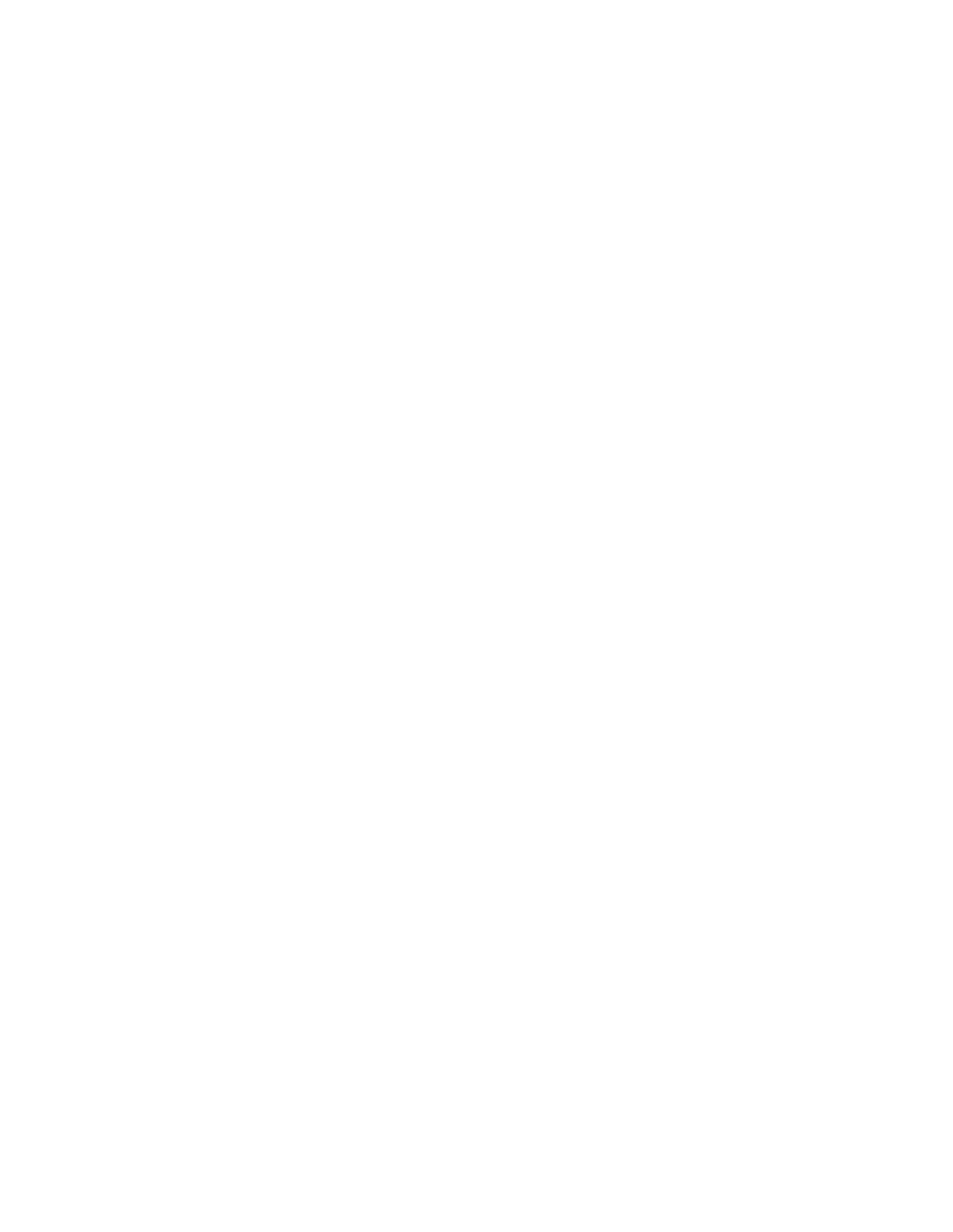

# **Executive overview**

For decades, the IT industry has focused on ways to automate processes to increase IT productivity and efficiency and to reduce human errors. However, the focus is quickly shifting to enhance business productivity and outcomes and to provide innovation and faster speed to market. These improvements help to capture new markets and beat the competition in today's business and technology race. Driving down cost and improving efficiency are key elements to achieve these goals because they help to free funds and resources to make strategic investments. Likewise, making sure that IT staff is focusing on innovation in the core areas of the business, continuing to work through complex problems, and improving productivity is of paramount importance. Thus, automation is becoming ever more critical.

Traditional process automation relies on scripts that combine various commands that typically work only on a single platform or for specific product. Thus, traditional process automation usually involves creating multiple versions of the same thing. This type of process automation is becoming a thing of the past. Instead, solutions that use *analytics-based automation*, such as IBM® Enterprise IT Automation Services, are becoming the cornerstone of the next generation of enterprise IT systems. Organizations that take advantage of these technologies are seen as industry leaders.

The typical IT environment of today's enterprise includes multivendor technologies as well as various sourcing strategies and delivery models that span several platforms and products. In this modern and sophisticated IT environment, fixing operational issues, regardless of severity, becomes a challenge. Even problems caused by the simplest issues, such as password resets or a disk becoming full because of an error log file, can grow out of control or can take many hours to identify and fix. These types of events can cause outages or can severely degrade performance and can, as a result, impact the business revenue.

The IBM Enterprise IT Automation Services offering from IBM Global Technology Services® (GTS) includes the *dynamic automation* capability. IBM Enterprise IT Automation Services identifies potential problems in IT systems and automatically fixes these problems before they become critical. IBM Enterprise IT Automation Services constantly monitors a system to keep it healthy and error free.

IBM Enterprise IT Automation Services uses analytics and virtual engineering technology to identify potential problems in IT environments and automatically fix these issues before they become critical. It provides an end-to-end solution from event capturing through automation to measurement and continuous improvement.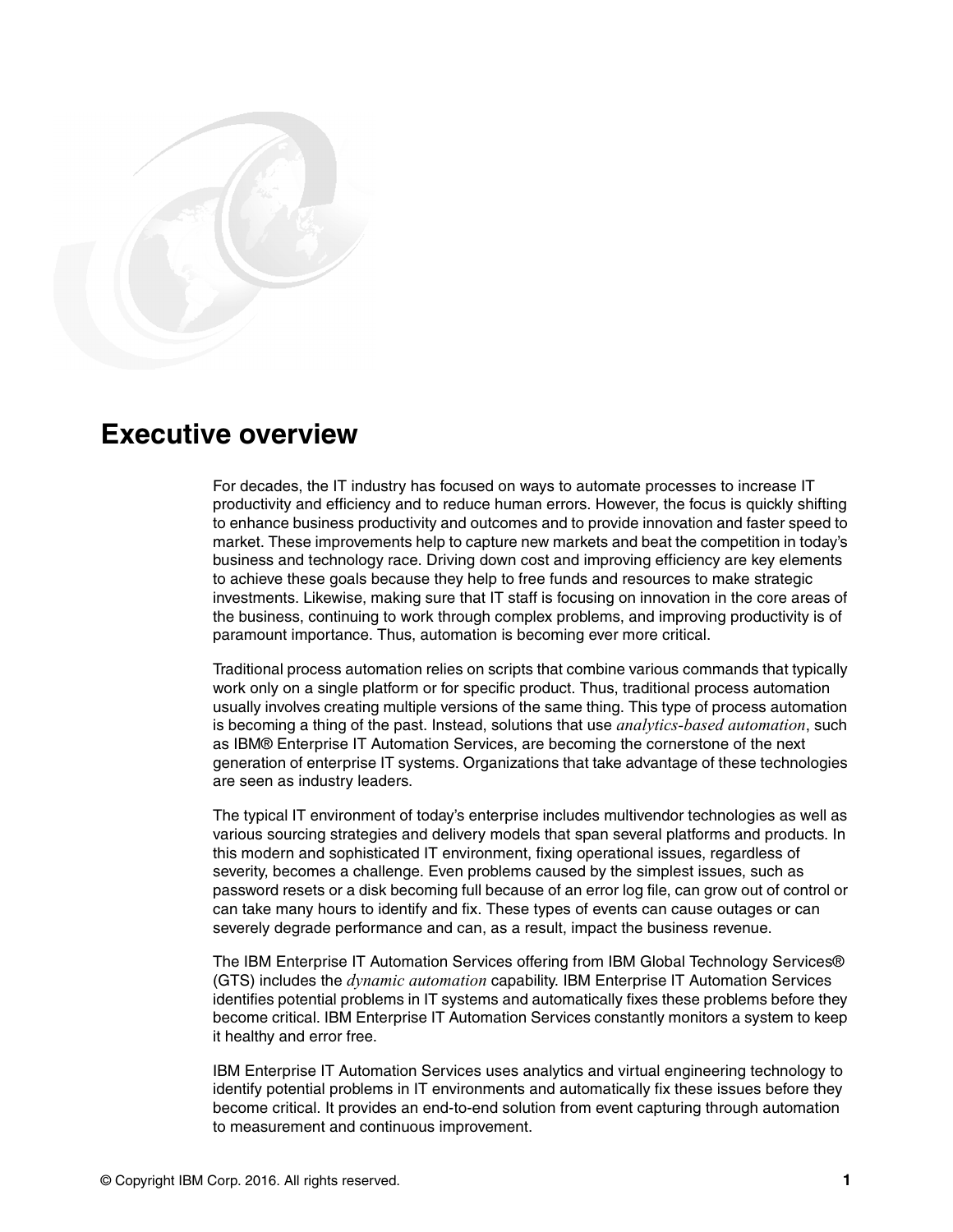IBM Enterprise IT Automation Services provides the following key benefits:

- ► Identifies and fixes 40-45% of the incoming problem tickets, freeing IT staff to concentrate on more complex issues.
- ► Reduces the mean time to recovery (MTTR) from days and hours to minutes, preventing severity 3 and 4 events from becoming severity 1 events.
- Provides granular, transparent, and thorough level of details that can be analyzed to identify patterns and to provide insights to make continuous improvements in the environment.
- Helps with rapid resolution of incidents, combined with the scalability of virtual engineers and elimination of human errors.
- Is fully auditable and compliant with today's IT security requirements.

This IBM Redguide™ publication gives an IBM services perspective of automation in the era of cognitive, dynamic learning, and self-healing systems. It provides an overview of the journey that organizations go through to adopt IBM Enterprise IT Automation Services and the continual services improvement process they follow after the initial implementation.

## **IBM Enterprise IT Automation Services: Automating outcomes versus automating processes**

IBM Enterprise IT Automation Services includes several key components:

- The *virtual engineer* is a software component that uses algorithms to asses and automatically take action on problems that can impact the system, without human intervention. The virtual engineer monitors the system for irregularities, and when it spots an irregularity, it goes through a series of programmed actions that are specific to the situation in order to remediate the issue. The virtual engineer is also programmed to collect data on issues that it currently does not know how to fix. In these cases, the virtual engineer sends the data to a human, who can analyze and fix the error and reprogram the virtual engineer as appropriate. Based on data and insights, the virtual engineer is also programmed to handle new capabilities.
- ► *Patterns* describe the behavior that virtual engineers must follow to respond to an incident. There are standard patterns, client-specific patterns, and new patterns that are developed based on insights discovered by analytics.
- ► *Analytics* help to identify what can be automated next, monitor the behavior of the automation, learn from IBM global experience, and so on. Analytics is used to measure the effectiveness of automation and patterns and to feed information that can be used for new development, changes, or root problem determination.
- ► IBM Enterprise IT Automation Services is *deployed as a service* on the IBM SoftLayer® cloud infrastructure. Thus, it requires minimal effort and infrastructure commitments on an organization's IT environment.

IBM GTS has implemented automation solutions in hundreds of enterprise clients worldwide, automatically fixing problems in their production, development, and test environments and learning in the process. The IBM Enterprise IT Automation Services offering is designed to monitor and fix problems on various deployment models. This service offering can be delivered as a service and integrated with your organization's existing event management system.

IBM Enterprise IT Automation Services integrates IPcenter technology by IPsoft with several hundreds patterns and with existing processes in the enterprise—for example by interfacing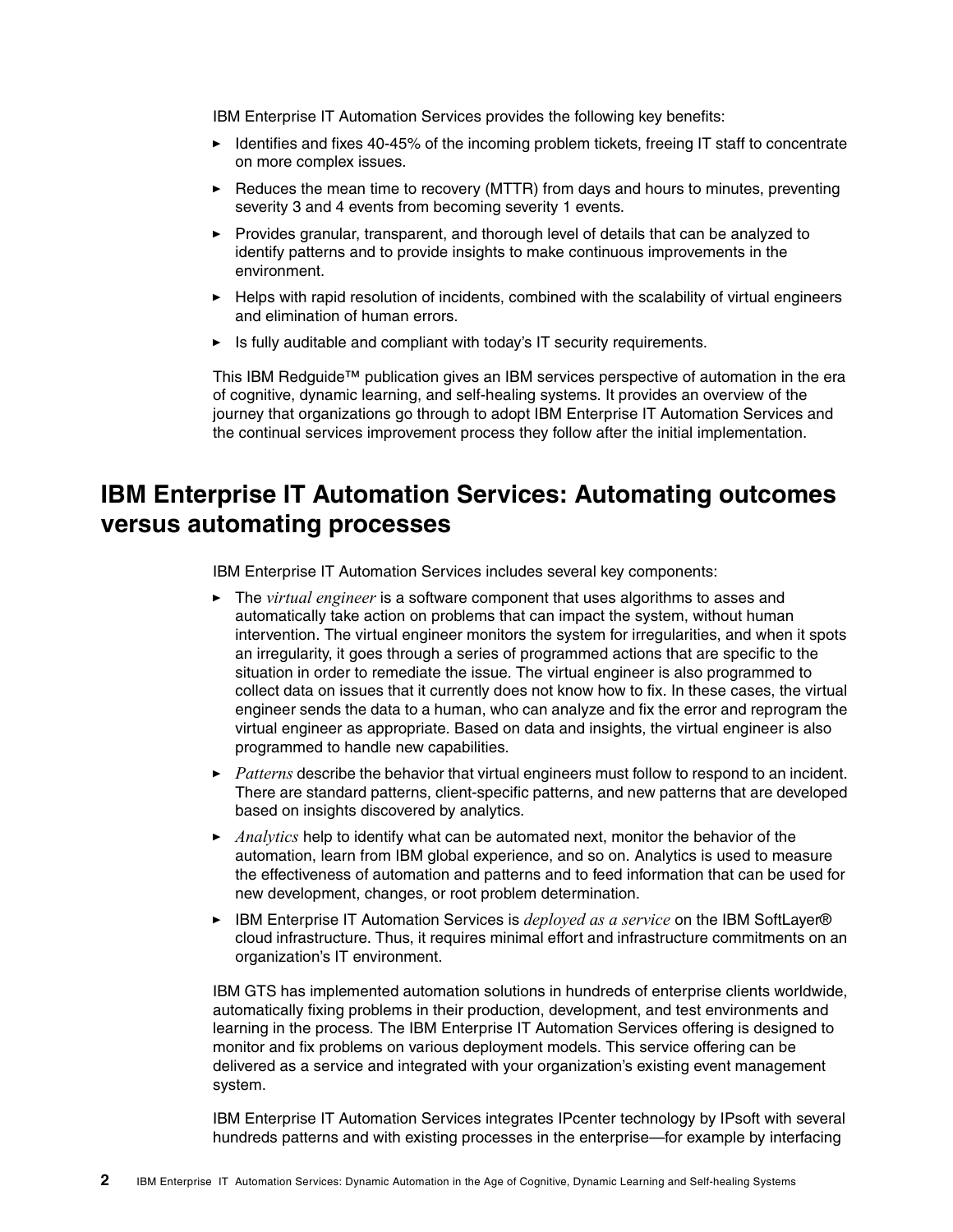with incident, problem, and change (IPC) management systems—to handle problem tickets and to change management tasks, and in this way provides an overall solution. The solution is fully auditable and compliant with today's security requirements. This proven solution consistently demonstrates value by reducing the time that it takes to respond to events and fix issues from days and hours to minutes. Data shows that on average IBM Enterprise IT Automation Services handles directly 40-45% of the incoming problem tickets, thus freeing IT staff to concentrate on more complex issues.

Automation spans across various layers and processes of the IT stack, from creation to lifecycle management to the sunset of IT resources. Various tools and methodologies can be involved when introducing automation in the entire lifecycle of the IT stack.

**Using orchestration to create patterns:** *Orchestration* automates the creation of patterns at the onset of the creation of various IT stack patterns. These patterns then can be deployed on various hybrid IT platforms using orchestration. Several orchestration tools exist for various platforms. Note, however, that this paper does *not* address the orchestration topic.

# **What IBM Enterprise IT Automation Services can do for you**

Enterprises of any size and across all industries rely on IT today more than ever. Internal and customer-facing applications serve as the heart of the business, and the underlying IT infrastructure is the backbone necessary for its survival. The typical IT infrastructure includes servers (operating systems), data storage, databases, middleware applications, and core networks that tie the components together. Optimizing and keeping these components running and in sync is the prerequisite for ensuring continuity in the business applications.

To achieve this goal, the following key attributes must be present:

- ► Resilient design, where if a component fails other components can pick up the work
- Preemptive and ongoing maintenance to provide diligent upkeep of software and hardware currency
- Autonomous resolution of issues in response to incidents, requests, insights, or schedules (which is the topic of this paper)

Irrespective of how good and resilient the IT infrastructure design is and how thorough and proactive the maintenance plan is, problems will occur. The dependency on IT operations staff to "keep the lights on" represents an exposure that still remains. Robust processes and staffing models do not eliminate the time elapsed as operations technicians respond to incidents or requests. The slightest delays for certain types of incidents, or in certain types of application, can have catastrophic impact. The remedy for this exposure is having autonomous monitoring and actions to minimize the delay between the time of the failure and the action taken to fix the problem.

IBM Enterprise IT Automation Services is a default capability within an IBM managed services scope. In addition, it is available as a stand-alone service offering, IBM Enterprise IT Automation Services, for deployment on non-IBM scope, for both new and existing clients. IBM has employed IBM Enterprise IT Automation Services capabilities across its traditional managed services portfolio. It is also available for use outside of these traditional environments as a service. At the time of writing, IBM Enterprise IT Automation Services has been integrated into hundreds of different enterprise IT environments worldwide, automating the response to millions of incidents on nearly 300,000 devices and counting. The rich best practices, reusable assets, and lessons learned from this growing global experience are the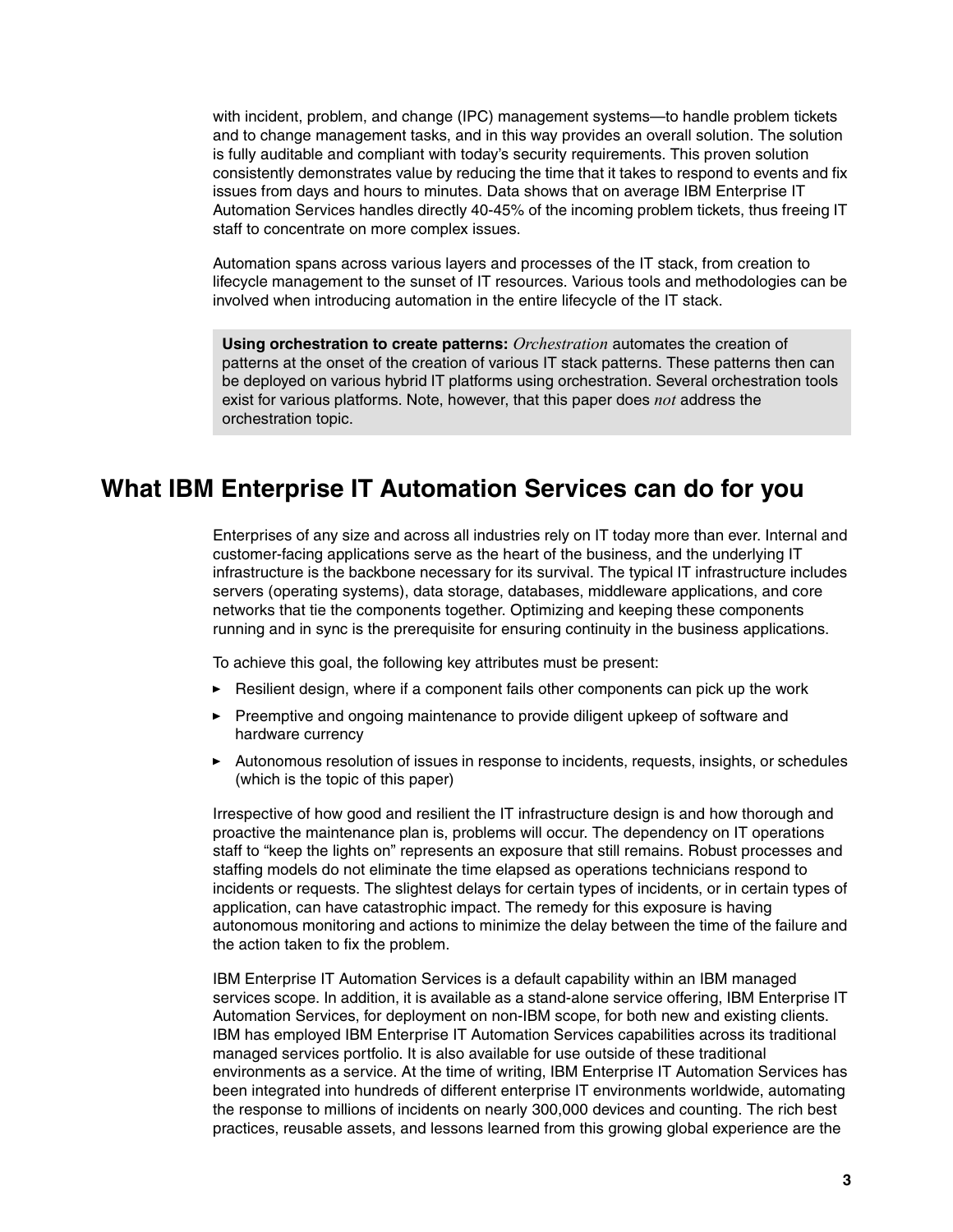core of the offering, to introduce value, efficiencies, and quality into an enterprise IT operation.

#### <span id="page-5-0"></span>**Keeping the lights on and gaining insights for improvement**

IBM Enterprise IT Automation Services provides the ability to fix problems immediately as they occur. In the process, it tracks and logs everything it does, providing granular, transparent, and thorough details. This data can be analyzed to identify patterns and to provide insights to make continuous improvements.

Let's look at an example to illustrate the concepts associated with IBM Enterprise IT Automation Services.

A software bug in a customer fulfillment application or an unanticipated usage pattern floods the application's underlying data storage capacity, rendering its order processing capability useless. The first order of business is to immediately fix the problem so that the application keeps running. As an analogy, if a problem causes an assembly line to stop, the immediate need is to fix the issue as quickly as possible to make sure that the assembly line progresses again.

In this example, the remedy entails to allocate additional storage capacity, map it to the operating system image hosting the application, and resize the application's database tables to take advantage of this new capacity. These are all simple activities but are dependent on the availability of three different skill sets and their synchronized engagement. Most IT operations technicians have assets at their disposal to automate such fulfillment steps. However, the engagement of these technicians is required first, so that they can isolate the root cause, identify its associated automation capability (for example, a Shell script), and then invoke it. What if the problem happens when support staff is at the lowest numbers, or in the midst of peak demand? Even if the software bug occurs during optimal staff availability, the delays associated with engaging the right skills, diagnosing the issue, identifying the resolution, and fulfilling its remediation can leave the business exposed. Only instantaneous autonomous execution of the required remediation steps can contain this exposure.

To "keep the lights on," IBM Enterprise IT Automation Services from IBM GTS provides enterprise IT operations with the ability to take advantage of deterministic self-healing capabilities based on the business policies of the organization, best practices from IBM, or both. Deterministic self-healing capabilities guarantee that the virtual engineers will immediately fix the problem following the behavior that has been programmed based on runbooks, standard operating procedures (SOPs), and so on. This behavior is predictive and will never change unless it is reprogrammed.

To gain insights for improvements, the IBM Enterprise IT Automation Services capability includes thorough tracking and logging of everything it ever does and analytics applications to help identify new patterns and improvements to prevent the issues for taking place in the future. The analytics applications associated with IBM Enterprise IT Automation Services:

- - Mine data from the environment to determine what can be automated next, that is, detect patterns that are meaningful for automation.
- Monitor the behavior of the automation. For example, detect a virtual engineer failure and identify its dependencies so it never fails again.
- ► Learn from IBM global experience. This analytics capability allows IBM clients to take advantage of the richness and breadth of IBM global experience, always the best of breed. Analytics applications help to identify patterns that have been successfully deployed on clients around the world and can be applied to a new client.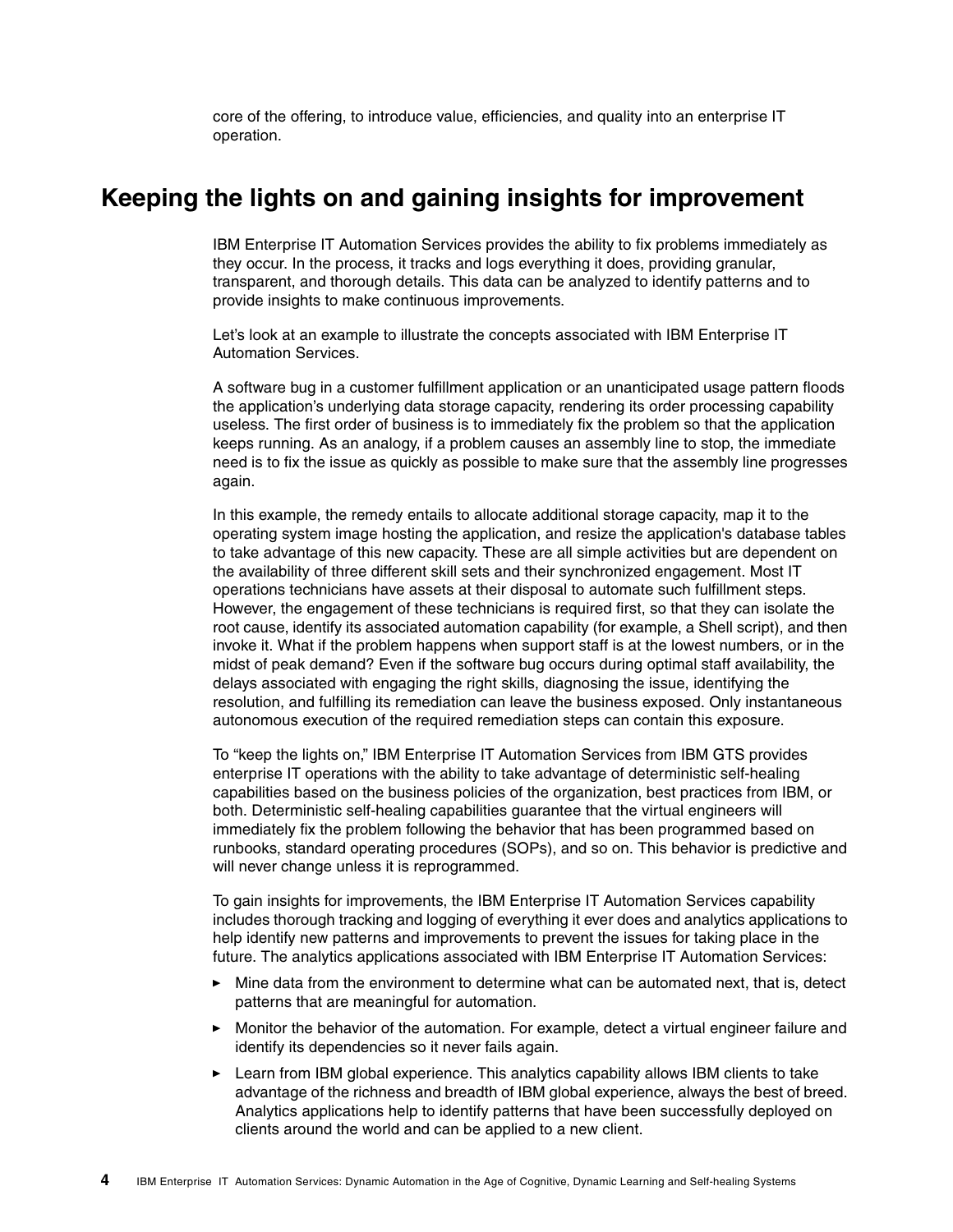- Continuously monitor the environment of an organization to detect new patterns. The goal is not to stop at the first pattern identification but to continue looking for additional opportunities for improvements. At the same time, remove old patterns that are no longer used.
- ► Detect patterns to which virtual engineers are responding successfully. This information is important to address and fix the root cause even for those problems that are being handled quickly by automation without human intervention.

Cognitive analytics over massive historical data recommends preventive actions. Cognitive analytics is used to discover insights and produce recommendations but not to make changes. The organization keeps full control on the environment. Cognitive analytics can provide the following value:

- **Delivers prioritization on what to tackle first.**
- Identifies at risk application environments which helps to prevent high-impact incidents.
- Increases availability through targeted refreshes.

#### **The enablement journey**

IBM Enterprise IT Automation Services slots into the enterprise IT operations as a step in the support flows in lieu of human (technicians) engagements. Technicians are engaged only if automation fails to complete the task or if the triggering event is identified to be a problem, for example more than seven occurrences of the same incident take place on the same server in two days.

IBM Enterprise IT Automation Services integrates into an organization's environment without requiring any changes to tools or previous automation investments. It simply interfaces with key IT service management systems to automate use cases across the organization's configuration items (CIs). In scope CIs are platforms, database, middleware and groupware applications, storage devices, network devices, and some business applications.

The enablement journey consists of the following work streams:

► Bridging the IBM Enterprise IT Automation Services application into the organization's event management and IPC management systems, as shown in [Figure 1 on page 6](#page-7-0).

This integration gives automation the chance to intercept actionable events for remote autonomous resolution, with no human intervention. If the enterprise has not invested in an event management system, such as IBM Tivoli® Netcool/OMNIbus Gateways or BMC ProactiveNet Performance Management, automation can be triggered by assigning incident tickets to a special queue in the IPC management system.

- Bridging IBM Enterprise IT Automation Services into the organization's IPC management system.

This integration gives automation the chance to resolve and close tickets when appropriate and to escalate the tickets to humans when needed. Tickets are always updated with the detailed steps that were performed by automation and the results it encountered.

- Building a secure network tunnel into the enterprise to facilitate the connectivity of IBM Enterprise IT Automation Services into each CI in scope.

A simple connectivity relay, represented as a *jump host* in [Figure 1 on page 6](#page-7-0), serves as the landing spot for IBM Enterprise IT Automation Services on the organization's network. With the appropriate enterprise network and firewall rules, IBM Enterprise IT Automation Services connects from the jump host securely into every CI within its scope as needed.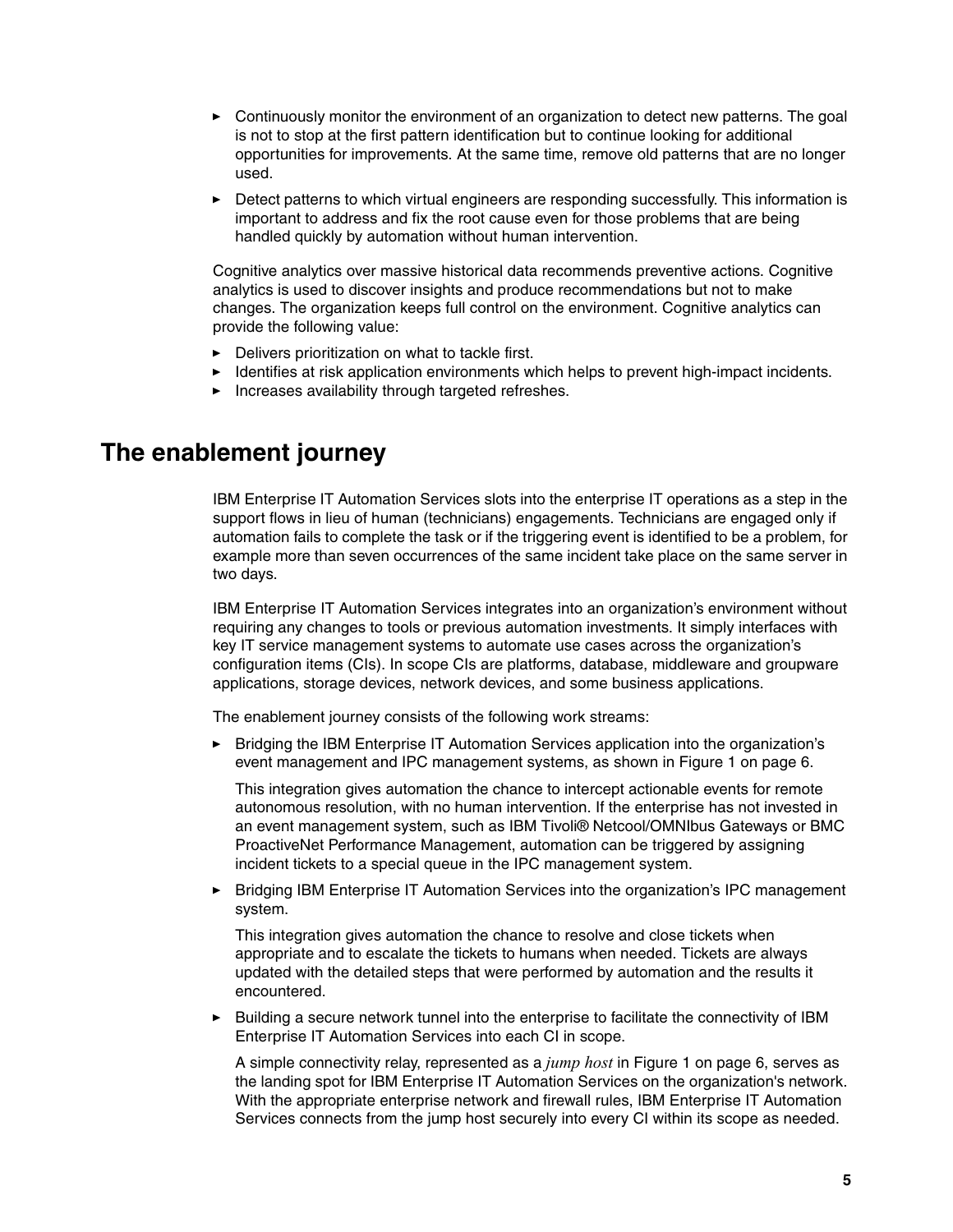-Provisioning service user IDs on every CI for automation to use at run time.

Automation credentials are provisioned in a similar fashion to the credentials of the human engineers supporting the environment. For example, standard login on UNIX systems with appropriate sudo rules. Security and entitlement credentials are assigned to a single person for storage in an encrypted password vault available for checkout only when IBM Enterprise IT Automation Services is invoked to fix an issue. IBM Enterprise IT Automation Services can interface with an organization's vaulting solution, such as CyberArk, in lieu of its own.

-Identifying the initial set of automation use cases.

IBM starts the service by taking advantage of the standard list of automation patterns in the portfolio across the technologies in scope. Each automation is carefully reviewed for applicability and for compliance with the organization's policies. The behavior and definition of the automation is updated to account for the organization's SOPs (for example, the type of files that can be deleted when freeing up disk space on servers or the conditions under which a system service can be recycled).

[Figure 1](#page-7-0) provides a high-level view of how IBM Enterprise IT Automation Services integrates with the IT environment of an organization, enabling the virtual engineer to detect, diagnose, and either fix the problem or escalate it to a human engineer for resolution.



<span id="page-7-0"></span>Figure 1 IBM Enterprise IT Automation Services integration into an organization's IT environment

In the example outlined in ["Keeping the lights on and gaining insights for improvement" on](#page-5-0)  [page 4](#page-5-0), an infrastructure monitoring agent, such as IBM Tivoli Monitoring or BMC Patrol, can detect the storage capacity exceeding a predefined utilization threshold and trigger an alert. Traditionally, the alert is translated into a ticket that is assigned to a technician to address the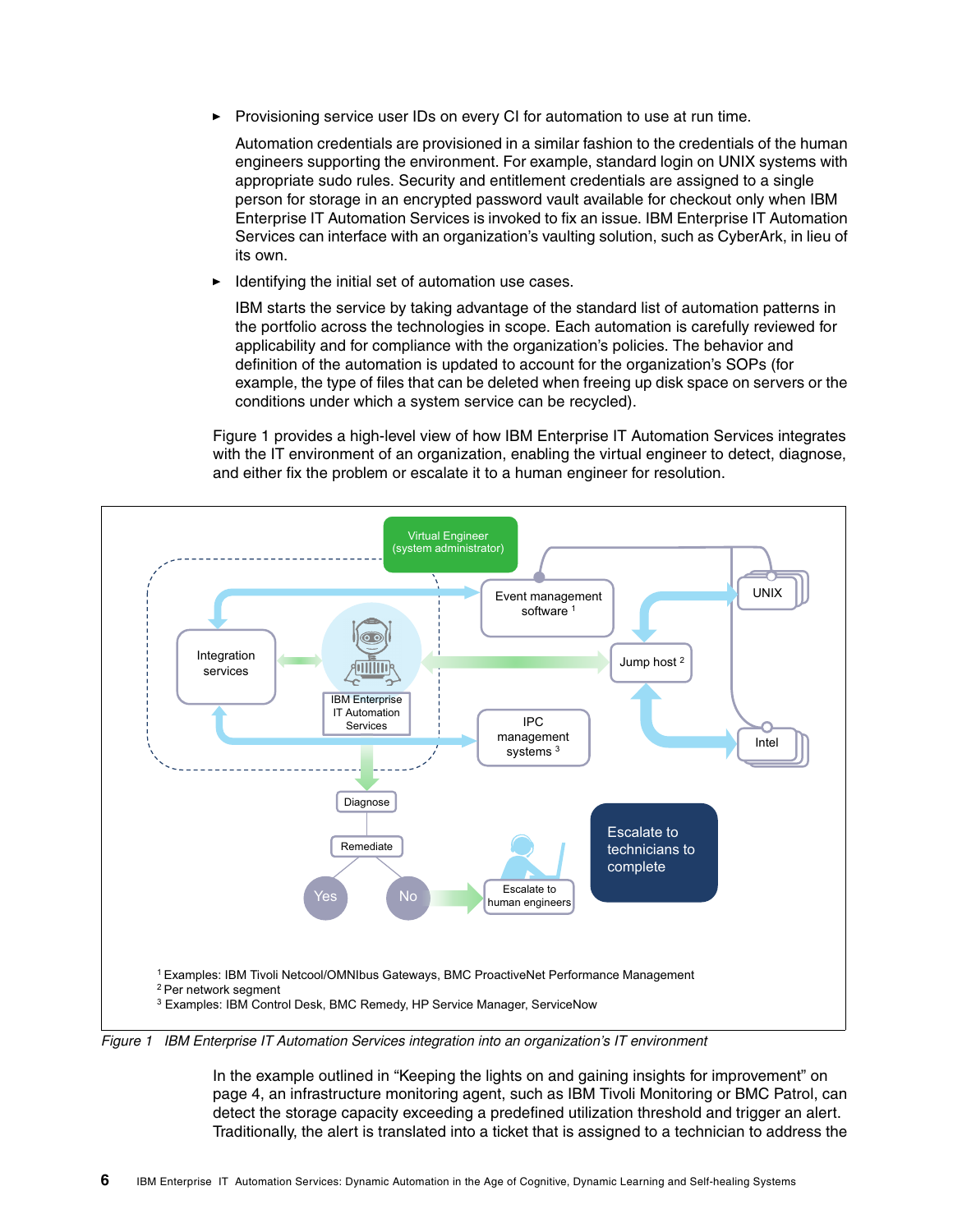problem. IBM Enterprise IT Automation Services, through its integration into the event management and IPC management systems, intercepts the alert instead of engaging a technician. If the enterprise policy and SOPs dictate that storage capacity must be made available by reducing the current utilization, IBM Enterprise IT Automation Services adheres to that policy to make more storage available. It deletes the types of files that are allowed to delete, clears the content of file system directories that are permitted to clear, and so on. If the policy allows for allocating additional storage, IBM Enterprise IT Automation Services will abide. Always connecting into systems securely and executing the steps defined by the organization's SOPs, acting exactly as technicians would under the same conditions.

In summary, the enablement journey is a one-time setup that integrates the IBM Enterprise IT Automation Services capabilities with the organization's IT environment and gets automation up and running in the environment. It is similar to adding a new systems administrator to support the environment. It does not transform the existing environment. The investment in tools and other automation capabilities is protected.

### **Continual service improvement**

The one-time implementation journey represents simply the starting point. From this point on, there are virtually no limits for automation and improvements with the help of the analytics capabilities from IBM Enterprise IT Automation Services.

Automation growth opportunities are sought by using the following pillars:

- ► Volume by adding more CIs to the automation scope. By connecting automation into more end nodes, the rich of automation spans and more use cases are captured.
- Disciplines by introducing automation use cases to different functional disciplines (towers). The first automation use cases usually involve platforms (operating system support). Examples of these use cases include resetting processes and freeing up disk space. Next, the use cases move up the stack: databases, middleware applications, groupware (collaborative) applications, business applications, network devices, and firewalls. Practically anything and everything that can be interfaced with programmatically across the network and what must be done can be described as a standard operating procedure (SOP).
- Triggers by kicking off automation in response to not just events but other triggers, for example, service requests, change requests, analytics, nondeterministic cognitive capabilities, and so on. Start by capturing insights from incident alerts (something is broken and then automate the remediation to it). But now the ability exists to do the same based on user-initiated requests, approved changes, cognitive capabilities, analytics (for example, log analytics and intrusion detection). The only requirement is the ability to create simple API calls back into the automation framework.

An analytics-driven continual service improvement process is instated to propose new automation use cases and updates to those deployed already by using:

- Trends in the behavior of active (deployed) automation.
- New trends in the organization's environment, for example, new type of incidents, service requests and so on.
- Lessons learned from IBM global implementations.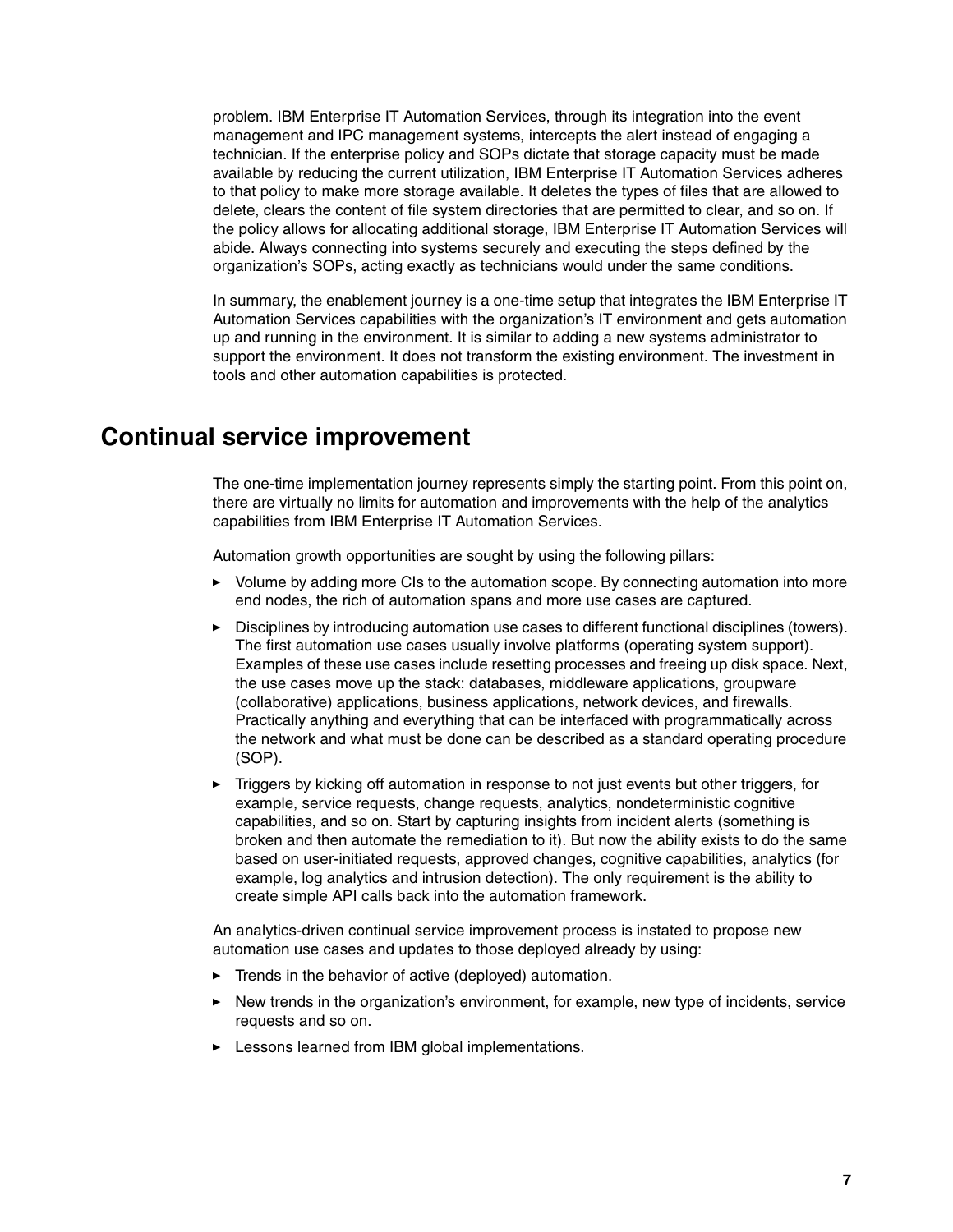The scope of IBM Enterprise IT Automation Services and its impact will continuously grow using this methodology. The net of its potential impact and reach is summarized by the following questions:

- **EXTE:** Is the system on which automation should run reachable across the network?
- -Is it possible to interact with the system programmatically by using APIs or shells?
- -Is it possible to describe what must be done on the system as an SOP?

If the answer is "yes" to all of these questions, automation is applicable. With this philosophy and framework in place, we are limited only by our collective imagination!

Efficiencies and improvements vary from one implementation to another, based on the baselines and penetration rates. The persistent pattern, however, across all is an improvement in the form of reduced response and resolution time, improved quality of service, and a reduction in outages. IBM targets 40-60% automation of incident response. One North American client observed 90% reduction of severity 1 outages for the period following the deployment of dynamic automation capabilities when compared to historical metrics. Resolving lower severity incidents instantaneously, before they graduate into greater severity issues or outages, was the reason.

#### **Service level and quality improvements**

The immediate benefit of introducing IBM Enterprise IT Automation Services capabilities into IT operations is service level improvements. The instantaneous autonomous dispatching of virtual engineers to address issues as they occur is invaluable. IBM Enterprise IT Automation Services dramatically reduces the MTTR by removing the dependency on the human engineers to handle a large percentage of the issues. It also improves quality by removing the chances for human error in the remediation of the problems that virtual engineers are programmed to fix.

Even if service is not fully restored by automation, invaluable insights, in the form of first failure data capture (FFDC), tremendously enrich the subsequent response of technicians as they diagnose and remediate the condition. Often times the delays associated with the response of the technicians can mask artifacts that are crucial for root cause determination, resulting in elongated outages and greater business impact.

Greater infrastructure availability has been observed following IBM Enterprise IT Automation Services deployments. The rapid resolution to incidents, combined with the scalability of virtual engineers and elimination of human errors, is to credit. Gone are the days when a technician applies a change to the "wrong server"!

#### **Making the IT staff more efficient and effective**

IBM Enterprise IT Automation Services provides enterprises with the simple ability to do more with less. A quantifiable return on the investment (ROI) can be calculated depending on the current baselines and the potential automation scope. An indirect, and inevitable, cost benefit is in the form of improved service levels and greater availability.

Another indirect, and also inevitable, soft benefit revolves around IT operations resources. Technicians are no longer distracted by a large number of simple severity 3 and 4 issues and they can concentrate on fixing the complex severity 1 and 2 problems more effectively. Reductions in operations personnel attrition and improvement in morale are observed across global IBM Enterprise IT Automation Services deployments. Technicians are freed to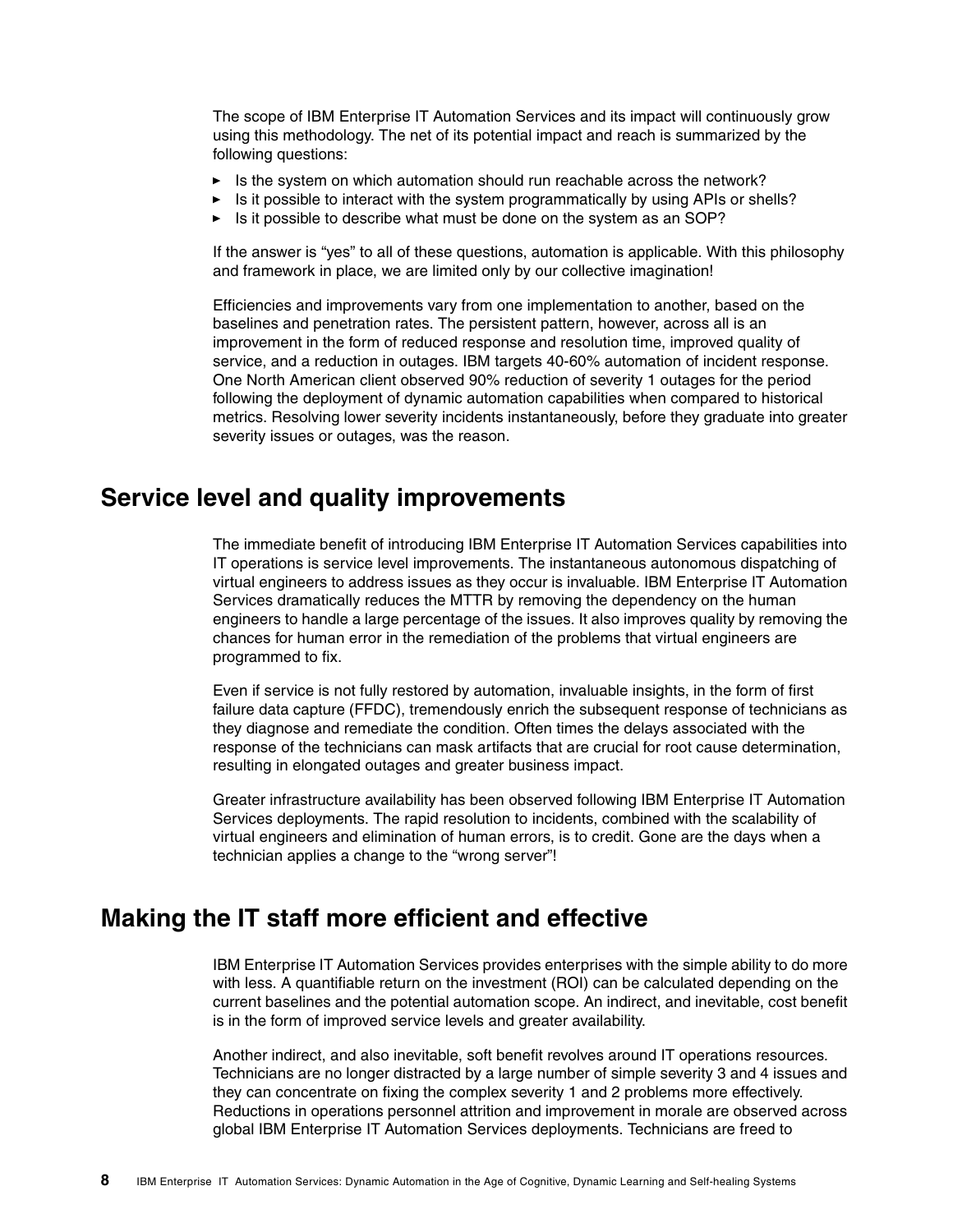contribute to higher value tasks and become less involved in reacting to daily (and after hours) fires.

#### **Expanding the horizons of automation through integration**

Although extremely effective, with significant service level, quality improvements, and cost reduction, IBM Enterprise IT Automation Services remains a deterministic automation capability that is based on runbooks and SOPs. Its non-transformative, low touch implementation nature allows enterprises to reap the benefits of automation with little to no disruptions to the IT infrastructure and operations. The enterprise's investment in tools and other automation capabilities is protected. In two to four months, and with simple systems integration and access, an enterprise can begin injecting virtual engineers into its IT operations for specific deterministic use cases that can grow in rapid fashion.

Additionally, this enablement journey represents the commencement of a continuum of capabilities playing in concert. Insights from IBM capabilities or tools from other vendors can be seamlessly integrated into dynamic automation for autonomous response when needed. For example, anomalies detected by IBM Operations Analytics - Log Analysis have been integrated into IBM Enterprise IT Automation Services for preemptive autonomous resolution of brewing problems ahead of their manifestation as outages at the operating system or application level. Decisions made by the IBM Watson™ Agent Assist application have resulted in autonomous fulfillment of infrastructure tasks by dynamic automation when deemed by Watson as the resolution to a problem. In a similar fashion, insights from an intrusion detection tool (from IBM or other vendors) can be captured for instantaneous actions of the virtual engineers to contain the damage and remediate.

Dynamic automation capabilities represent the foundation and building blocks of a world of possibilities on the journey to a cognitive data center and IT operations.

#### **Auditing, security, and compliance adherence**

IBM Enterprise IT Automation Services includes extensive audit logging capabilities. All actions taken, including on route to the IPcenter infrastructure, automations run, and activities performed are captured and logged. This level of activity collation and logging goes beyond anything currently in place to track and monitor the behavior of human engineers.

IBM Enterprise IT Automation Services is security and compliance focused. It takes a secure and compliant approach to automation which meets these criteria as thoroughly as the manual approaches it is replacing. IBM Enterprise IT Automation Services is designed to work with the required topology segregation between the IBM and the client's networks, to manage existing application, network, and software.

IBM Enterprise IT Automation Services reduces human access. Authority is provided instead to the virtual engineer which operates precisely and repetitively doing exactly what it is programmed to do and nothing more.

### **Summary**

Today's world of hybrid IT needs IBM Enterprise IT Automation Services to:

**Drive better business outcomes**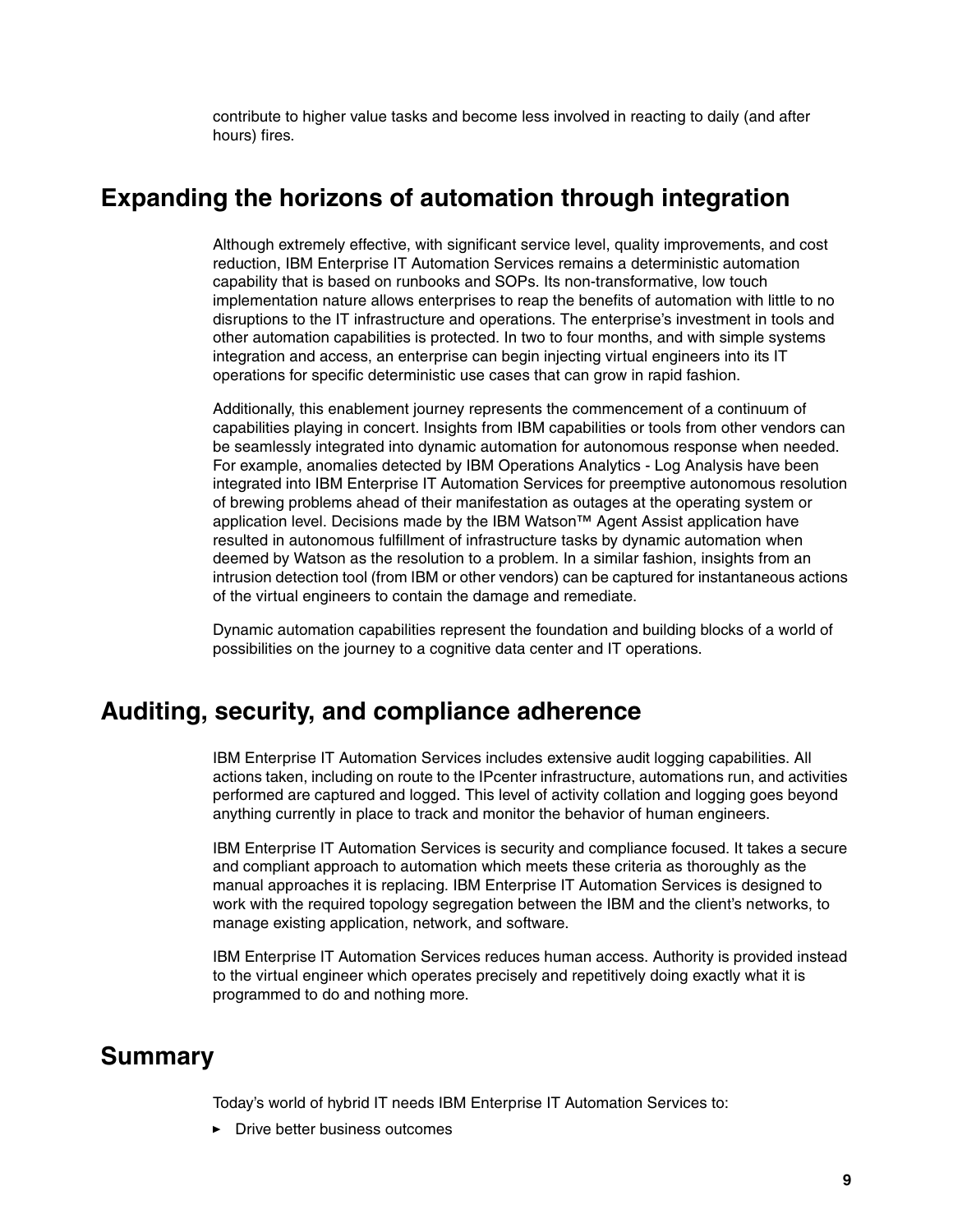- Improve quality of service
- Act with increased speed throughout the enterprise

IBM Global Technology Services can help organizations worldwide to implement IBM Enterprise IT Automation Services solutions in their production, development, and test environments to achieve these outcomes.

For more information about how IBM Enterprise IT Automation Services can help your organization, contact the offering manager:

Darcy Bufalini Executive Solution Architect bufalini@us.ibm.com

#### **Other resources for more information**

- Automation services for enterprise IT form IBM

<http://www.ibm.com/services/us/en/it-services/systems/enterprise-it-automation/>

► How It Works: Dynamic Automation

https://www.youtube.com/watch?v=mw4aV7PMH\_0

- IBM Enterprise IT Automation Services announcement letter
	- US

[http://www-01.ibm.com/common/ssi/cgi-bin/ssialias?subtype=ca&infotype=an&sup](http://www-01.ibm.com/common/ssi/cgi-bin/ssialias?subtype=ca&infotype=an&supplier=897&letternum=ENUS616-011) plier=897&letternum=ENUS616-011

– Canada

[http://www-01.ibm.com/common/ssi/cgi-bin/ssialias?subtype=ca&infotype=an&sup](http://www-01.ibm.com/common/ssi/cgi-bin/ssialias?subtype=ca&infotype=an&supplier=649&letternum=ENUSA16-0441) plier=649&letternum=ENUSA16-0441

– Latin America

[http://www-01.ibm.com/common/ssi/cgi-bin/ssialias?subtype=ca&infotype=an&sup](http://www-01.ibm.com/common/ssi/cgi-bin/ssialias?subtype=ca&infotype=an&supplier=899&letternum=ENUSLS16-0009) plier=899&letternum=ENUSLS16-0009

– EMEA

[http://www-01.ibm.com/common/ssi/cgi-bin/ssialias?subtype=ca&infotype=an&sup](http://www-01.ibm.com/common/ssi/cgi-bin/ssialias?subtype=ca&infotype=an&supplier=877&letternum=ENUSZS16-0015) plier=877&letternum=ENUSZS16-0015

– Asia Pacific

[http://www-01.ibm.com/common/ssi/cgi-bin/ssialias?subtype=ca&infotype=an&sup](http://www-01.ibm.com/common/ssi/cgi-bin/ssialias?subtype=ca&infotype=an&supplier=872&letternum=ENUSAS16-0013) plier=872&letternum=ENUSAS16-0013

– Japan

[http://www-01.ibm.com/common/ssi/cgi-bin/ssialias?subtype=ca&infotype=an&sup](http://www-01.ibm.com/common/ssi/cgi-bin/ssialias?subtype=ca&infotype=an&supplier=760&letternum=ENUSLS16-0009) [plier=760&letternum=ENUSLS16-0009](http://www-01.ibm.com/common/ssi/cgi-bin/ssialias?subtype=ca&infotype=an&supplier=760&letternum=ENUSLS16-0009)

#### **Authors**

This guide was produced by a team of specialists from around the world working at the International Technical Support Organization (ITSO).

**Firas Bouz** is the Director of Complex Solutions in IBM Global Technology Services, United States. Firas leads the Technical Solutions Management team in creating compelling, value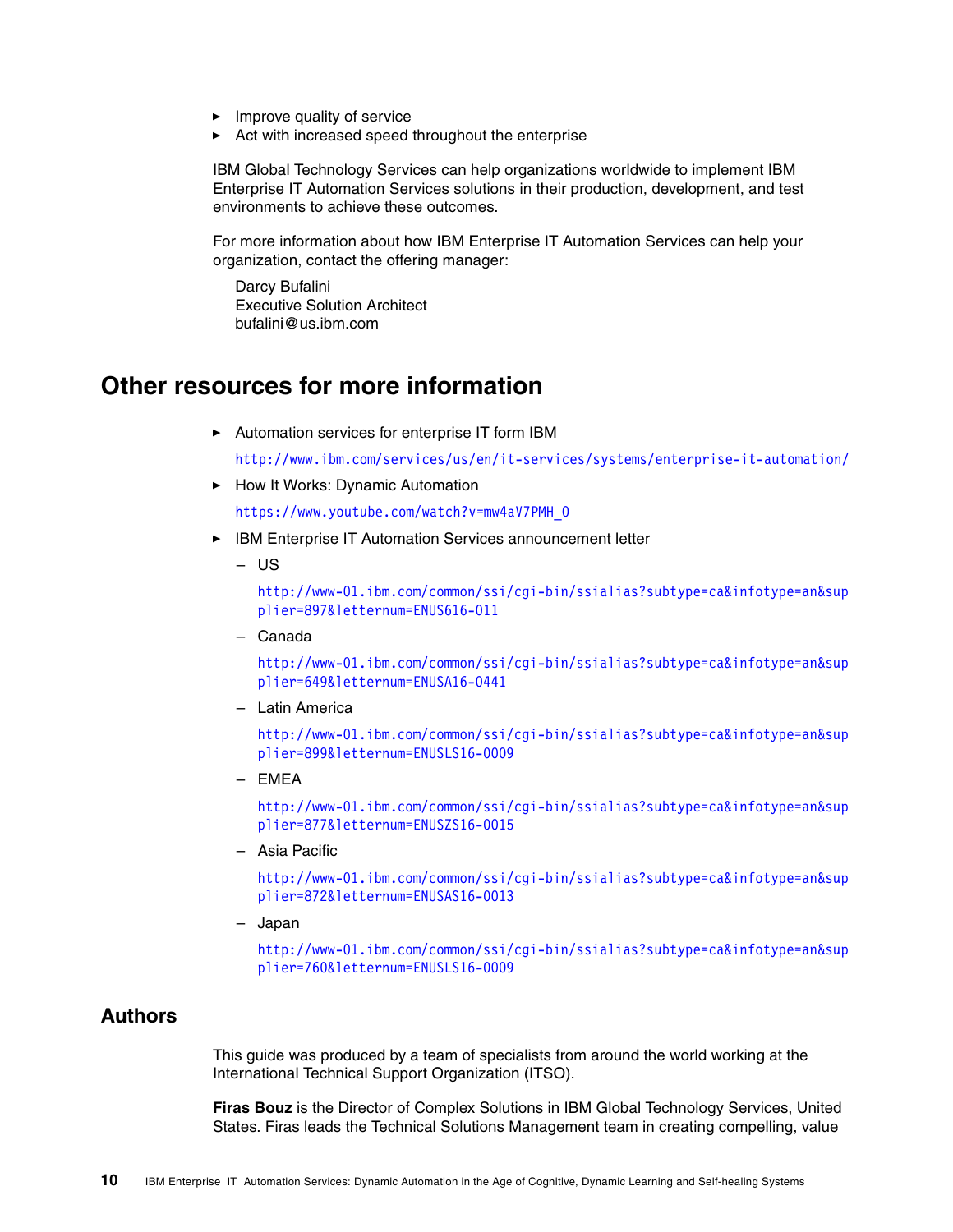add, cost effective, and innovative services solutions for IBM clients. Firas holds Bachelor and Master of Science degrees in Computer Science. He has held numerous Robotics Research, Software Engineering, and Application Architecture positions in and outside of IBM. He has seven patent filings and is the coauthor of three IBM publications.

**Hemang Dave** is the Chief Innovation Officer for IBM Global Technology Services in North America. In his current role, Hemang is responsible for driving pro-active innovation that matters to IBM clients. Over the past three years, he has been instrumental in driving both innovation for the client (IT and services-centric innovation) and innovation with the client (business innovation) to over 80 multinational clients. Hemang has also led the culture of innovation as an IBM initiative. Hemang graduated from the University of Texas at Austin, majoring in Computer Science with a minor in Mathematics. Hemang has held several leadership positions both within IBM and outside of IBM.

The project that produced this publication was managed by **Marcela Adan**, IBM Redbooks® Project Leader - International Technical Support Organization.

Thanks to the following people for their contributions to this project:

#### **Rakesh Gulati**

IBM Enterprise IT Automation Services Global Portfolio Marketing Manager

#### **Now you can become a published author, too!**

Here's an opportunity to spotlight your skills, grow your career, and become a published author—all at the same time! Join an ITSO residency project and help write a book in your area of expertise, while honing your experience using leading-edge technologies. Your efforts will help to increase product acceptance and customer satisfaction, as you expand your network of technical contacts and relationships. Residencies run from two to six weeks in length, and you can participate either in person or as a remote resident working from your home base.

Find out more about the residency program, browse the residency index, and apply online at:

**[ibm.com](http://www.redbooks.ibm.com/residencies.html)**[/redbooks/residencies.html](http://www.redbooks.ibm.com/residencies.html)

#### **Stay connected to IBM Redbooks**

► Find us on Facebook:

<http://www.facebook.com/IBMRedbooks>

**Follow us on Twitter:** 

<http://twitter.com/ibmredbooks>

► Look for us on LinkedIn:

<http://www.linkedin.com/groups?home=&gid=2130806>

► Explore new IBM Redbooks® publications, residencies, and workshops with the IBM Redbooks weekly newsletter:

<https://www.redbooks.ibm.com/Redbooks.nsf/subscribe?OpenForm>

► Stay current on recent Redbooks publications with RSS Feeds:

<http://www.redbooks.ibm.com/rss.html>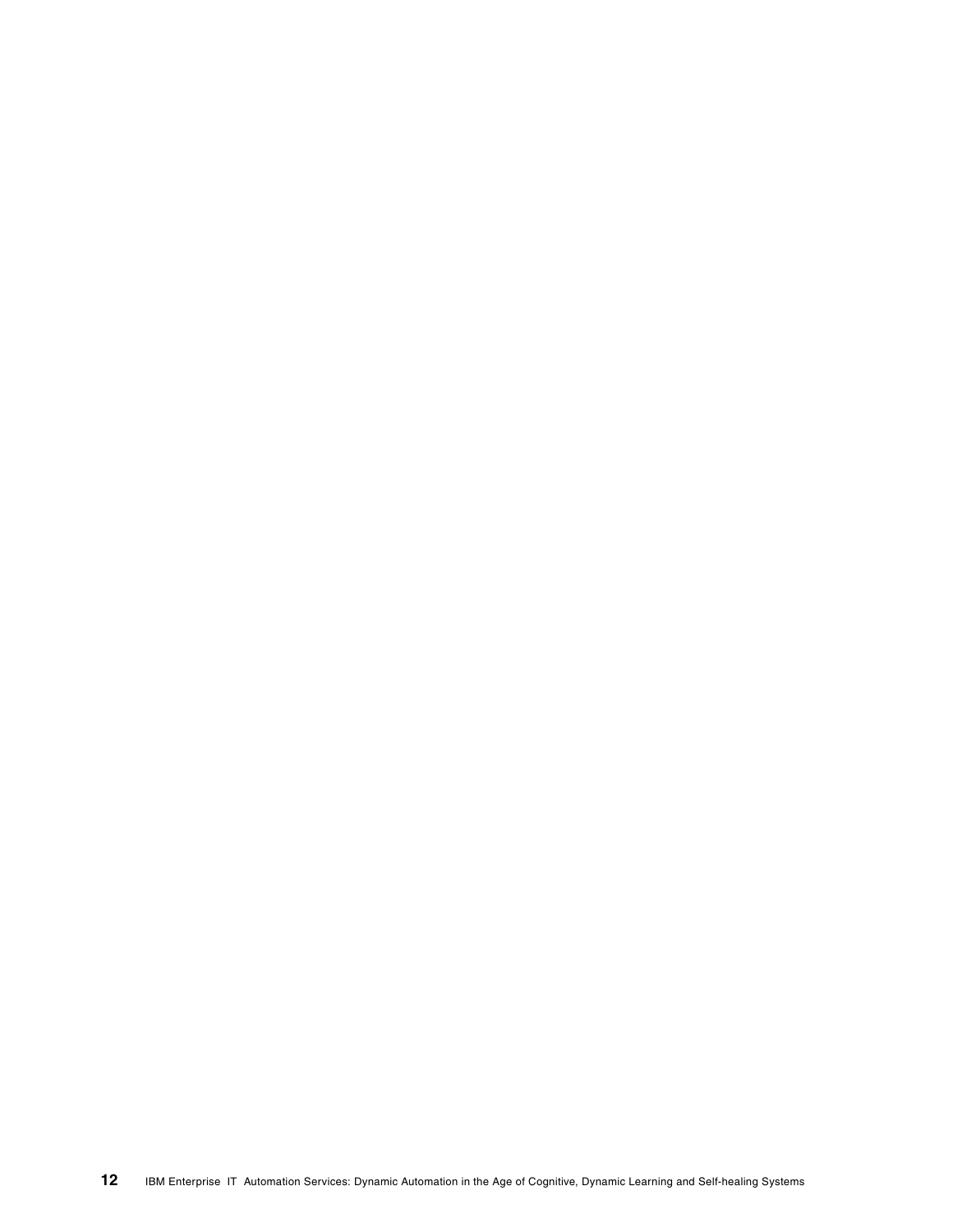# **Notices**

This information was developed for products and services offered in the US. This material might be available from IBM in other languages. However, you may be required to own a copy of the product or product version in that language in order to access it.

IBM may not offer the products, services, or features discussed in this document in other countries. Consult your local IBM representative for information on the products and services currently available in your area. Any reference to an IBM product, program, or service is not intended to state or imply that only that IBM product, program, or service may be used. Any functionally equivalent product, program, or service that does not infringe any IBM intellectual property right may be used instead. However, it is the user's responsibility to evaluate and verify the operation of any non-IBM product, program, or service.

IBM may have patents or pending patent applications covering subject matter described in this document. The furnishing of this document does not grant you any license to these patents. You can send license inquiries, in writing, to:

IBM Director of Licensing, IBM Corporation, North Castle Drive, MD-NC119, Armonk, NY 10504-1785, US

INTERNATIONAL BUSINESS MACHINES CORPORATION PROVIDES THIS PUBLICATION "AS IS" WITHOUT WARRANTY OF ANY KIND, EITHER EXPRESS OR IMPLIED, INCLUDING, BUT NOT LIMITED TO, THE IMPLIED WARRANTIES OF NON-INFRINGEMENT, MERCHANTABILITY OR FITNESS FOR A PARTICULAR PURPOSE. Some jurisdictions do not allow disclaimer of express or implied warranties in certain transactions, therefore, this statement may not apply to you.

This information could include technical inaccuracies or typographical errors. Changes are periodically made to the information herein; these changes will be incorporated in new editions of the publication. IBM may make improvements and/or changes in the product(s) and/or the program(s) described in this publication at any time without notice.

Any references in this information to non-IBM websites are provided for convenience only and do not in any manner serve as an endorsement of those websites. The materials at those websites are not part of the materials for this IBM product and use of those websites is at your own risk.

IBM may use or distribute any of the information you provide in any way it believes appropriate without incurring any obligation to you.

The performance data and client examples cited are presented for illustrative purposes only. Actual performance results may vary depending on specific configurations and operating conditions.

Information concerning non-IBM products was obtained from the suppliers of those products, their published announcements or other publicly available sources. IBM has not tested those products and cannot confirm the accuracy of performance, compatibility or any other claims related to non-IBM products. Questions on the capabilities of non-IBM products should be addressed to the suppliers of those products.

Statements regarding IBM's future direction or intent are subject to change or withdrawal without notice, and represent goals and objectives only.

This information contains examples of data and reports used in daily business operations. To illustrate them as completely as possible, the examples include the names of individuals, companies, brands, and products. All of these names are fictitious and any similarity to actual people or business enterprises is entirely coincidental.

#### COPYRIGHT LICENSE:

This information contains sample application programs in source language, which illustrate programming techniques on various operating platforms. You may copy, modify, and distribute these sample programs in any form without payment to IBM, for the purposes of developing, using, marketing or distributing application programs conforming to the application programming interface for the operating platform for which the sample programs are written. These examples have not been thoroughly tested under all conditions. IBM, therefore, cannot guarantee or imply reliability, serviceability, or function of these programs. The sample programs are provided "AS IS", without warranty of any kind. IBM shall not be liable for any damages arising out of your use of the sample programs.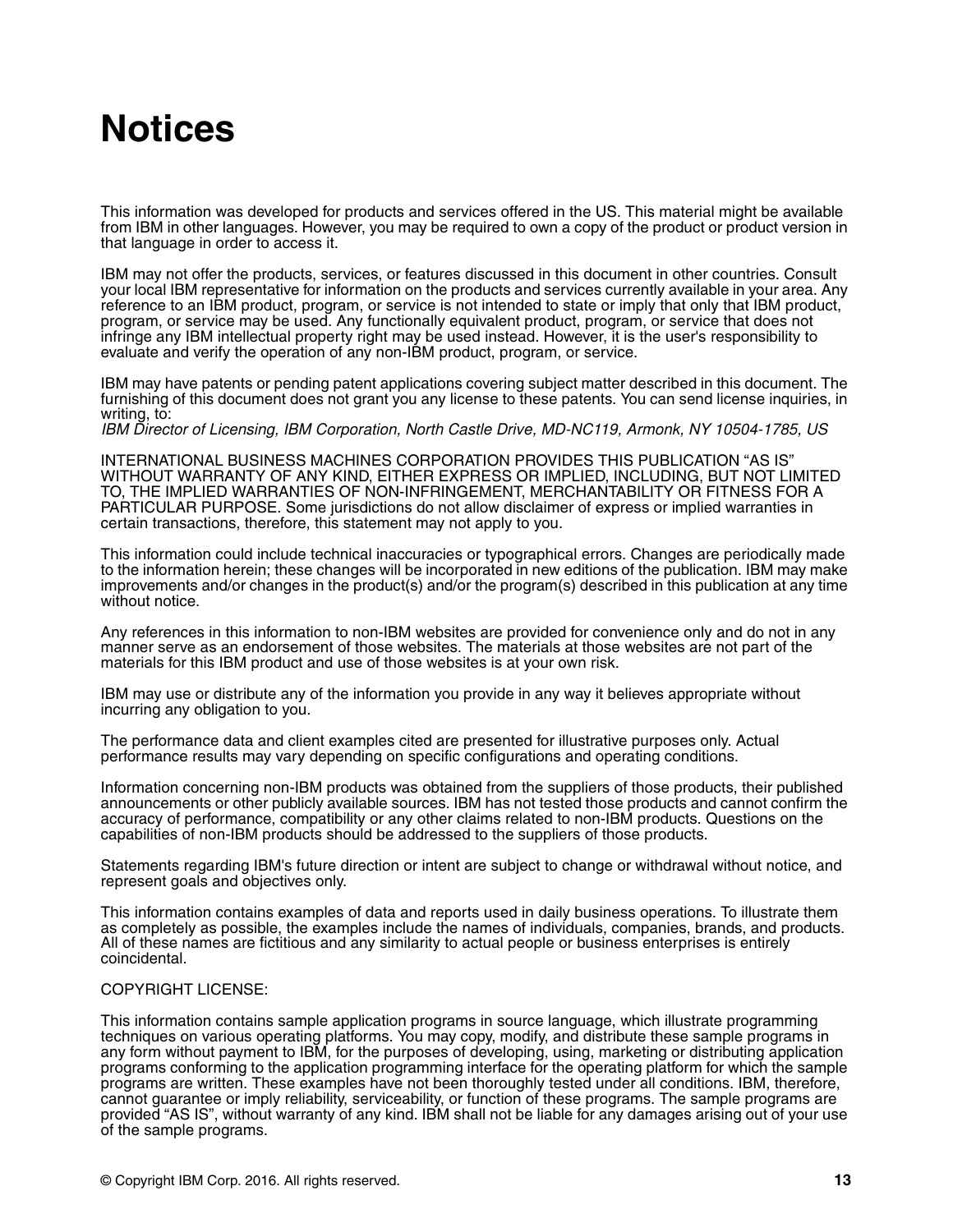# **Trademarks**

IBM, the IBM logo, and ibm.com are trademarks or registered trademarks of International Business Machines Corporation, registered in many jurisdictions worldwide. Other product and service names might be trademarks of IBM or other companies. A current list of IBM trademarks is available on the web at "Copyright and trademark information" at <http://www.ibm.com/legal/copytrade.shtml>

The following terms are trademarks or registered trademarks of International Business Machines Corporation, and might also be trademarks or registered trademarks in other countries.

| Global Technology Services <sup>®</sup> | Redbooks®       | Tivoli® |
|-----------------------------------------|-----------------|---------|
| <b>IBM®</b>                             | Redauide™       |         |
| IBM Watson™                             | Redbooks (logo) |         |

The following terms are trademarks of other companies:

SoftLayer, and SoftLayer device are trademarks or registered trademarks of SoftLayer, Inc., an IBM Company.

UNIX is a registered trademark of The Open Group in the United States and other countries.

Other company, product, or service names may be trademarks or service marks of other companies.